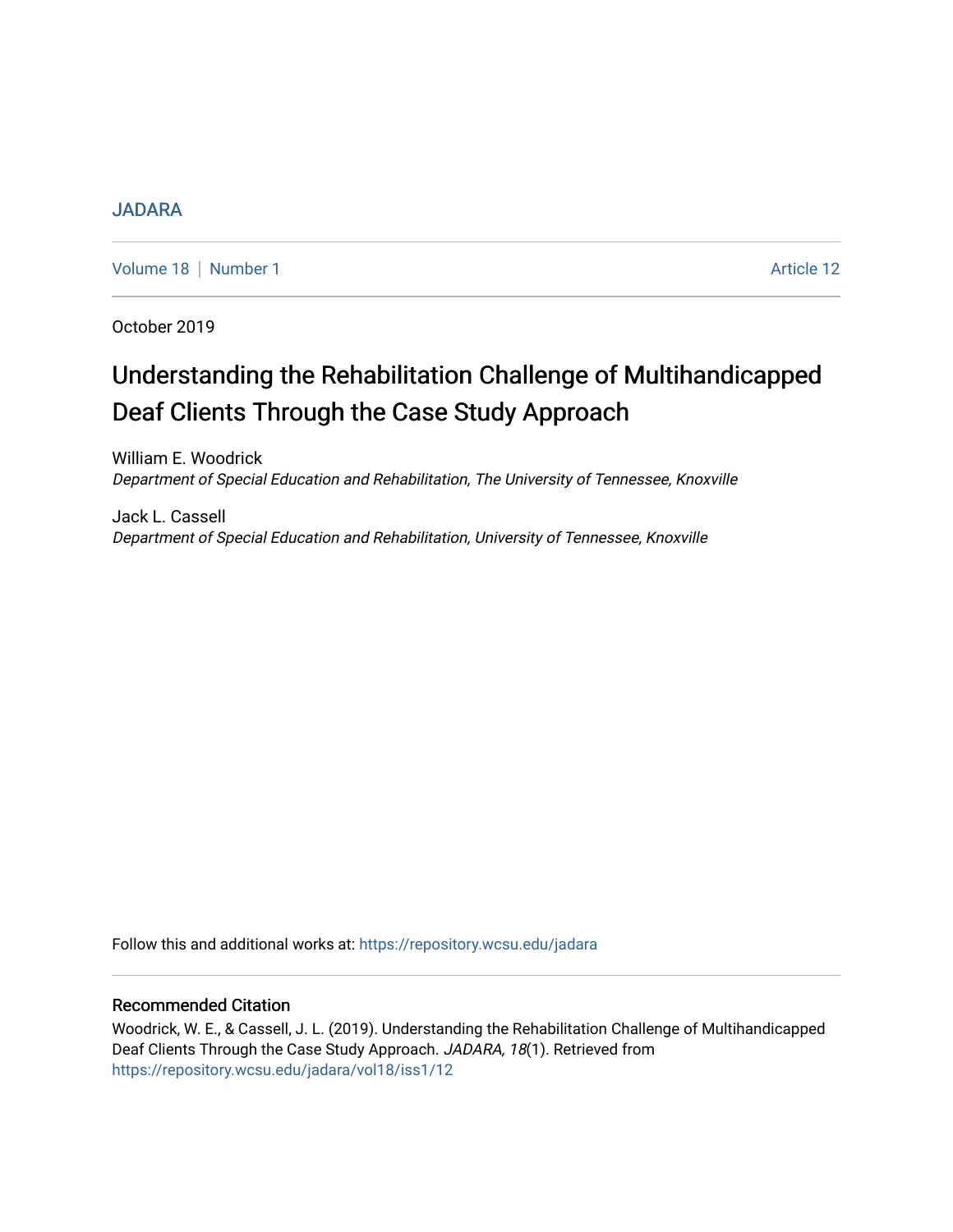#### William E. Woodrick and Jack L. Casseil, Ph.D. Department of Speciai Education and Rehabilitation The University of Tennessee Knoxville, Tennessee

Each rehabilitation service provider present at the seminar was requested to gather a case summary of a young hearing and visually im paired client with whom they worked. The case descriptions included here are verbatim cases representative of the kinds of information included in casework activities with these clients.

The cases were presented to small discussion groups and the participants were charged with II. reaching a group consensus on the feasibility for rehabilitation services. In addition, the groups were obligated to identify services needed, appropriate facihties and personnel to accomplish "rehabilitation", and estimate costs per case.

The reader should initiate his own review of these cases. The examination should focus on the need for specialized policies, programs, per sonnel, and facilities necessary for rehabilitative services to this multihandicapped population. After careful review of the cases, the reader will become somewhat more aware of the di verse characteristics of the rubella affected clientele.

In studying these cases, readers might at tempt to answer the following typical rehabih tation service provider questions for them selves: (1) Do the disabling conditions constitute a vocational handicap? (2) Is there a reason able expectation that services will lead to employment?

# CASE SUMMARY I

# I. Identifying Information:

Justin Tyme is a 16-year-old deaf-blind (rubella imposed) male referred to the school for the deaf-blind by parents when he was six years of age. The parents wanted to find appropriate educational placement

Vol. 18 No. 1 July 1984

for Justin. (He was becoming of school age.) He attended a one-week summer workshop (1971) for deaf-blind children and their parents at the state school for the deaf and blind. (He and his parents were good participants.) He began an edu cational program at a public elementary school in his home town in September 1971.

## Description of Disability:

A. PHYSICAL FACTORS

Justin has a profound hearing impairment with no useful, functional hearing. He also has a severe visual impairment with fair mobility vision - useful but very defective near-point vision. He holds materials 3 to 5 inches from eye. He wears prescriptive glasses occasionally. Benefit from them has not been proven.

Right eye: Aphakia; Nystagmus, Micro cornea. Visual Accuity FC

Left eye: Aphakia; Nystagmus, Micro cornea, comal opacity. Visual acuity FC

Cataract surgery 1965 right eye.

Cataract surgery 1970 left eye.

Good general physical health. No re strictions of activity prescribed.

B. PSYCHOLOGICAL FACTORS

No one psychological test has been devised and standardized which can truly define a rubella impaired deaf-blind child's level of mental competence.

Parts of several tests have been adminis tered to Justin on various occasions through out his school life. The most recent testing included much of the Merrill-Palmer Scale of Mental Tests. His scores are:

1979 at age 14 83 MA 5 years 10 months 1980 at age 15 87 MA 6 years 3 months

1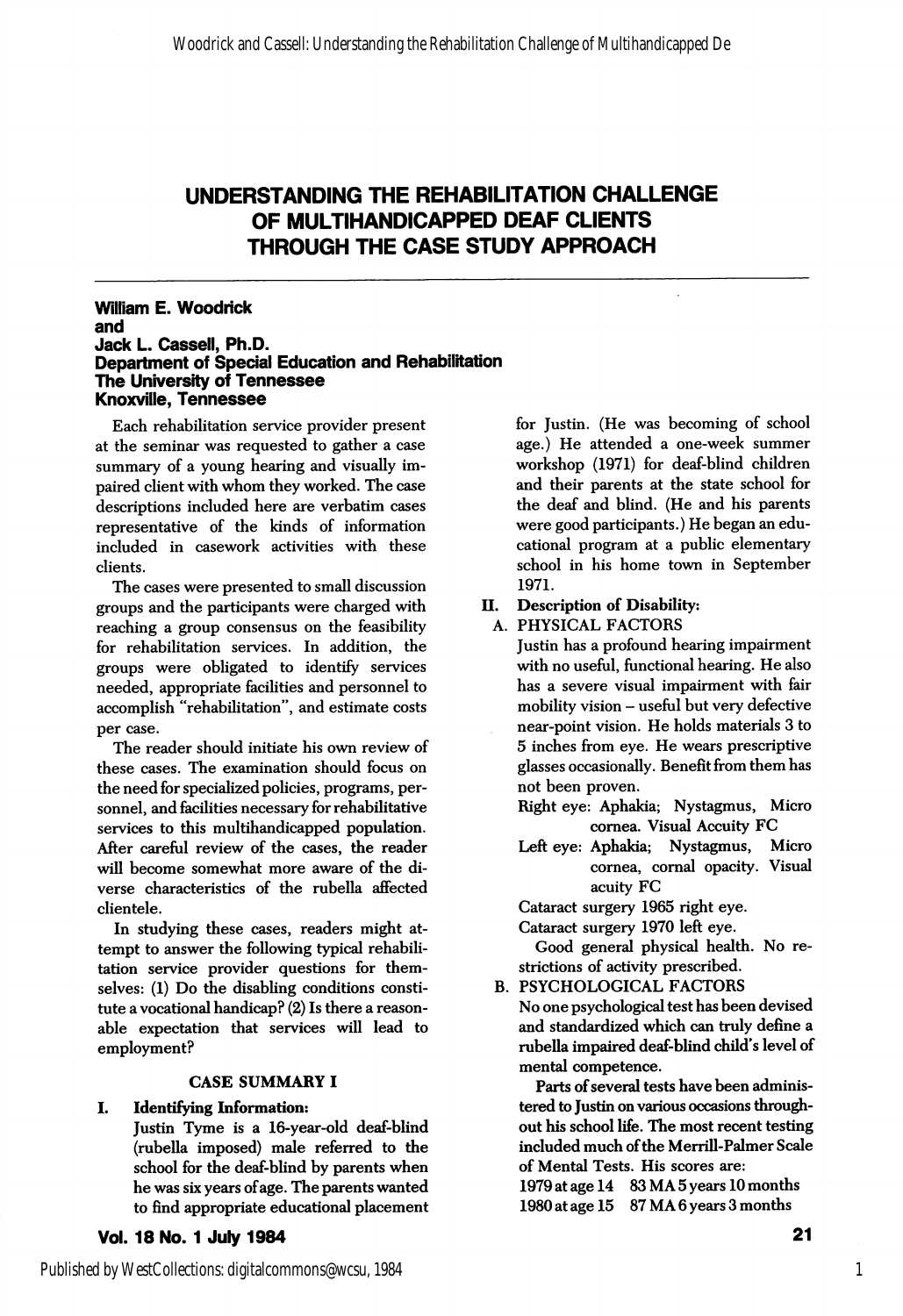The scores should be considered only as an indicator of an approximate level of function.

## C. EDUCATIONAL EXPERIENCE

Justin's academic achievement level coin cides quite well with his psychological evaluation score. It is in the pre-school through first grade range. Communica tion: He has a receptive sign language vo cabulary of more than 300 words and con cepts and a voluntary expressive sign lan guage vocabulary of approximately 20 words. (The most used expressive words are "eat", "drink", "more", "toilet", and "hello" — the other expressive signs are seldom used.) He can copy printed words and can print his name from memory. His printing is legible, but barely so.

Teachers say that Justin is not an academic child. He much prefers motor and hand-eye coordination tasks. He is very good in prevocational tasks and has been able to stay at the same task for periods of  $1\frac{1}{2}$  hours without a rest or diversionary period.

Justin does not yet know the concept that money is earned for work ac complished. He has learned that money has value and can be exchanged for goods. He does not yet know the value of the various denominations of currency. He cannot make change.

D. FAMILY, SOCIAL AND ENVIRONMENTAL FACTORS

Justin is the oldest of three children in an intact family. All of the members of the family are in good general health. From the point of view of attitude, the family has a reasonably realistic and accepting at titude toward Justin. Unlike some families having a deaf-blind child, this family really seems to enjoy Justin and seems to include him in most of their activities. While Justin does not interact in a way that is usual for a 16 year old, he seems to be willing to be included in the family's activities even if he will stand back from full participation.

Family work history: The father, age 39, has worked as a mechanic for a large motor car company for 12 years. The mother, age 38, has wored as a teacher's aide in a public school for 8 years. The total annual income for the family is approximately \$16,000 which is used rather sensibly except for the father's occasional spurts of gambling.

Siblings: A brother, age II; a sister, age 14. Both are average students in school. Brother seems to be quite athletic and will, it is predicted, become quite a star athlete.

# E. CLIENT'S ATTITUDE

Justin is reluctant to initiate most social interaction. He has not yet found a way to voluntarily include himself in most so cial activities. He can be extremely stubbom about doing certain tasks at certain times. These stubborn streaks are not eas ily predicted - but they are slowly dimin ishing in number. Justin does not care about his appearance. He is generally a messy person with little regard for neat ness or cleanliness.

He does not think of himself as a worker nor as having the potential of becoming a worker. He does not have the concept of working to earn money. His temperament can be described as usually apathetic but pleasant, occasionally reticent, occasion ally stubborn.

# F. COMMUNICATION ABILITY

His receptive communication skill is lim ited to gestures, manual signs, and some printed words as previously stated in Edu cational Information. His expressive com munication skill is minimal. He occasion ally uses a sign voluntarily — most of these signs are basic signs which he has found will serve him, such as eat, drink, more, toilet, and a few more.

- G. PAST WORK HISTORY There is no previous work history.
- III. Description of Vocational Handicap: Justin's impairments of vision and hearing are coupled with a communication disabil ity which have caused him to have severe social gaps which will perhaps cause him more difficulties than will his lack of work skills.

# IV. Plan of Services:

From the brief information included in this case, the reader should attempt a plan of services utilizing the resources available within the local community.

#### CASE SUMMARY II

I. Identifying Information: Erin is a 20 year old (d.o.b. 1/23/61) single

Vol. 18 No. 1 July 1984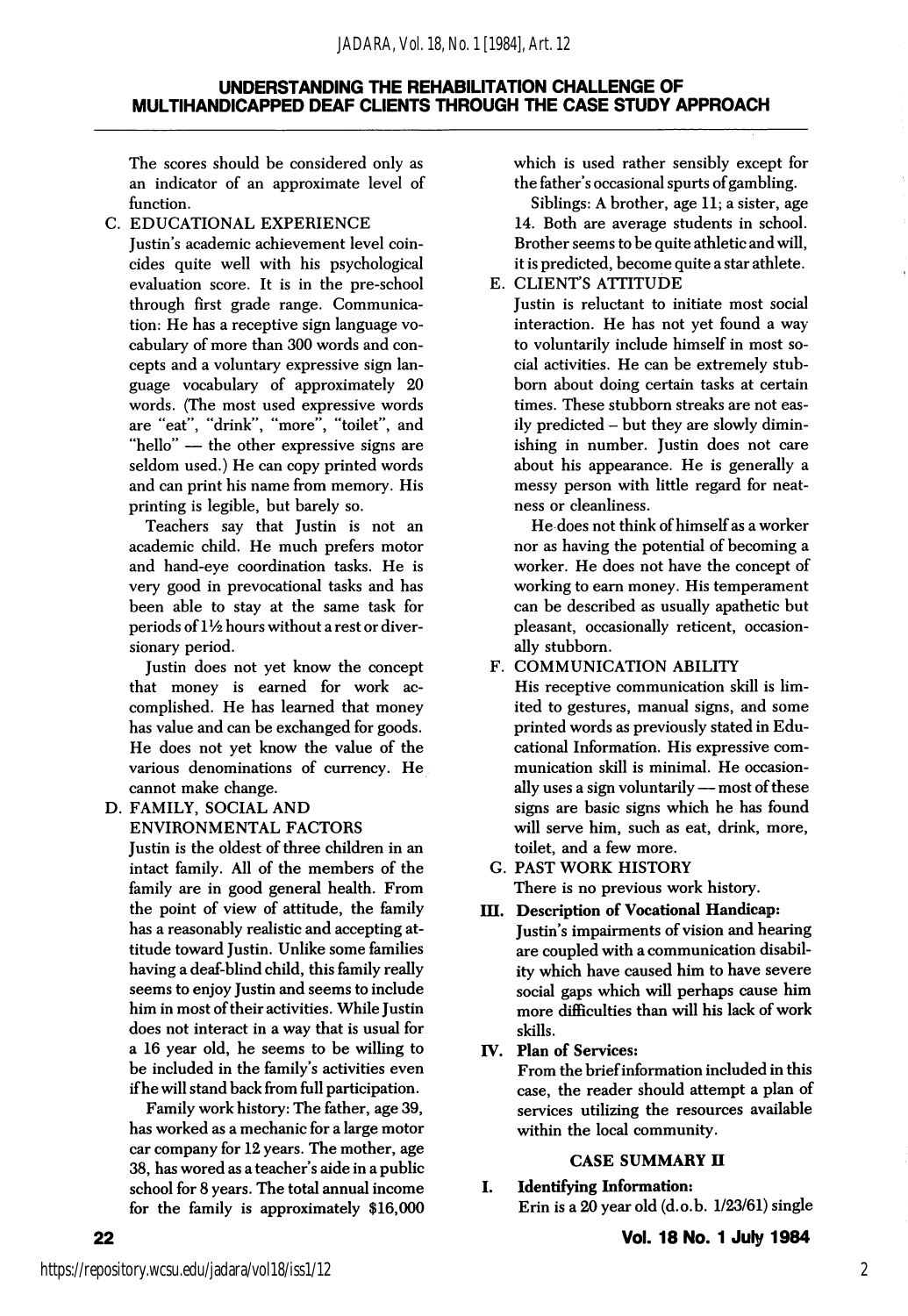female who resides with her family. Erin is the oldest of the siblings and the only one with aphsyical disability. She has been referred to the Commission for the Blind by the state school for the deaf and blind. It appears that Erin has reached her maximum potential at the school and needs vocational and career planning.

# II. Description of Disability:

#### A. PHYSICAL FACTORS:

Erin is in good general health. While at tending the state school, she was never absent for any extended period because of her health. She does walk with a limp but does not have any other motor impair ments.

Her visual acuity is count fingers (CF) at 4 feet CD and 20/200 OS. The left eye occasionally has nystagmus and con vergence movements independent of the right eye. Both corneas show band keratopathy. She also has bilaterial post erior subcapsular cataracts with the right eye being worse than the left. She wears bifocal eyeglasses which correct her vision to such a degree that she can read large print.

Erin has a severe to profound bilateral sensori-neural loss and wears a Widex A2- H hearing aid. Her audiometric curve shows good hearing in the low tones with a rather sharp drop at the 500 cycle tone. Her average loss for speech in the left ear is 75dB and 77dB in the right ear. Her SAT score unaided was in 80dB sound field as compared to 25dB aided. Her voice quality is better than one would expect in view of her loss.

B. PSYCHOLOGICAL FACTORS Erin was administered a series of tests to evaluate her intellectural development. Tests and results were as follows:

Weschler Adult Intelligence Scale:

|  |  | I.Q. 65 performance |
|--|--|---------------------|
|--|--|---------------------|

Hiskery-Nebraska Test of Learning Abilities: Memory for Digits 8.0 Memory for Pictures 8.0 Puzzle Blocks 7.0 Peabody Individual Achievement Test: Reading Comprehension 2.2

Reading Recognition 2.2

#### Vol. 18 No. 1 July 1984

Published by WestCollections: digitalcommons@wcsu, 1984

Motor-Free Visual Perception Test: Perceptual 8.8 Social Age 9.3

Intelligence: The performance of the WAIS was used to measure Erin's cogni tive development. Erin's I.Q. is deter mined to be 65. This score does not include her verbal abilities. This score places her in the mild range of retardation. It is felt that this is the minimum she would score. The performance part of the WAIS uses small pictures and is timed and could have contributed to the lower scores.

Sub-Test Given:

Digit Symbol — Erin was required to fill empty spaces that correspond to the numerals 1 to 9. Erin scored extremely poor on this sub-test. On a scale from 1 to 19 where 9 and 10 are average, Erin scored 0. This indicated that Erin has a visualhand coordination problem that restricted her from copying forms quickly.

Picture Completion — This sub-test is composed of 21 pictures in each of which an important detail is missing. Erin scored near average on this task. The results of this task showed that Erin was a visual learner.

Block Design — This sub-test is com posed of a series of ten (10) designs that were to be constructed from patterns pre sented in a booklet. Once again, coordina tion was a factor in her performance and her less than perfect hand coordination could have reduced her score.

Picture Arrangement — A set of cards are presented in scrambled order. One is required to be able to put them in proper sequence within a time limit. Erin scored far below average in such an ability. It showed that Erin lacks logical, sequential thought and that she failed to perceive the implications from the pictures regarding how they fit together to tell a story.

Object Assembly — Four (4) jigsaw puz zles make up this sub-test. One needs to organize the parts into a whole without knowing what the whole was before begin ning. Erin scored below average at a scale score of 5. To be sure of the reliability of the WAIS — the Hiskery-Nebraska Test was administered. In each area, her perfor mance reflected these same weaknesses.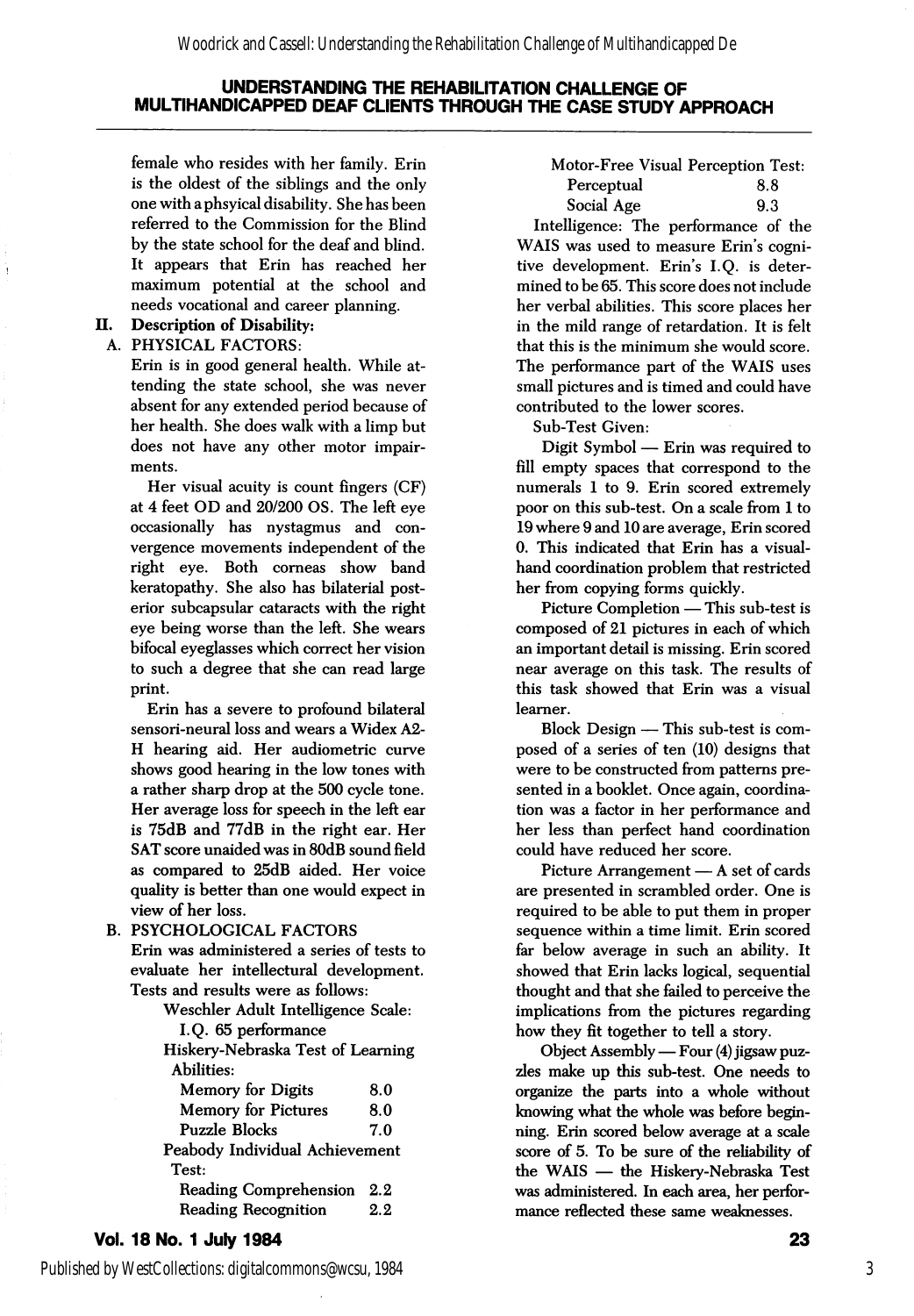In the area of academic achievement, Erin was strong in recognizing first grade words. Erin seemed to rely on a sight word vocabulary and appeared to lack an under standing of the phonetic approach. Her reading comprehension was at the same grade level as her word recognition grade level of 2.2. Math — Fourteen (14) math skills were measured by the Key Math Diagnostic Arithmetic Test. When her scores were averaged, it showed her to be working at the 2.0 grade level. Her weakest areas were in fractions, multipli cation, and measurement.

Erin impressed the service provider as being a young lady who understood social niceties. She was helpful, friendly, and will ing to converse about whatever arose in the conversation. Erin was basically an indepen dent person around the school who was re sponsible for her own self-care. She was also responsible for her actions and could be trusted to obey and to help other students. However, though she seemed to be a model student here in the residential setting, Erin was quite the opposite at home.

Since Erin has been enrolled at the Com mission, we have received reports from her mother of severe temper tantrums in the past on Erin's part. The latest indication is that Erin has improved greatly at home, with her worst behavior being an "emotional upset". Usually Erin becomes upset when she cannot have what she wants, however irrational her requests are, e.g., a new color T.V., a \$4,000 electric organ.

Some of the problems that have occurred in the home as reported by Erin's mother are as follows:

- 1) Erin has chased her mother around the house. Upon being caught, she beat her mother, bruising her. This action is complicated by the fact that the mother is slightly handicapped herself and lacks sufficient mobility to escape from Erin's blows.
- 2) Erin has hurt the neighborhood chil dren. Since doing this, Erin has been restricted from playing with other chil dren at home by their parents.
- 3) Erin attacked her speech therapist. The cause for such action was that Erin learned she could not receive an elec-

trie organ she wanted.

- 4) Erin beat her mother when Erin was told she would not receive an operation to change her into the bionic woman.
- 5) Erin has pushed her mother down and subsequently looked for a knife or gun. Those concerned feel that Erin would carry out her threats against her mother if the means were available.
- 6) Erin has refused to help herself at home. Her mother is required to care for her completely. Erin does very httle around the house and will have a tantrum if made to do as told. Erin's tantrum be havior was used to threaten the mother.
- 7) Erin seems to enjoy a world of fantasy at times.
- 8) Erin attacked a houseparent and beat the houseparent's head against the floor when being asked to explain her behavior toward another client.

Erin seems to have a "Jekyll and Hyde" personality. At home she has obviously learned that she can employ her anger to force her mother into allowing her to do as she pleases. When Erin exhibited that kind of behavior at the Commission, she was punished immediately by telling her to pack her clothes and return home for a week and to think about what she had done.

Erin was personally taken home by a Center staff member. Upon arrival, Erin's mother told the employee that if Erin was ever sent home for this reason again, she would place her in an institution for the mentally retarded because she could not control her. Upon Erin's return to the Cen ter, she was placed in counseling, once a week, at the local mental health center. She has not shown any abnormal behavior since.

C. EDUCATIONAL EXPERIENCE

Erin attended the State Multihandicapped School for the past three years. Before that, she attended the School for the Deaf. She made very little progress at the deaf unit because of her visual defects. Erin functions at 5.6 grade level in most areas. Erin communicates by using sign and her voice. She is an excellent signer and will correct you if you do not make the sign perfect while talking with her. She can hear what you are saying but does not understand and needs the signs for re

24

4